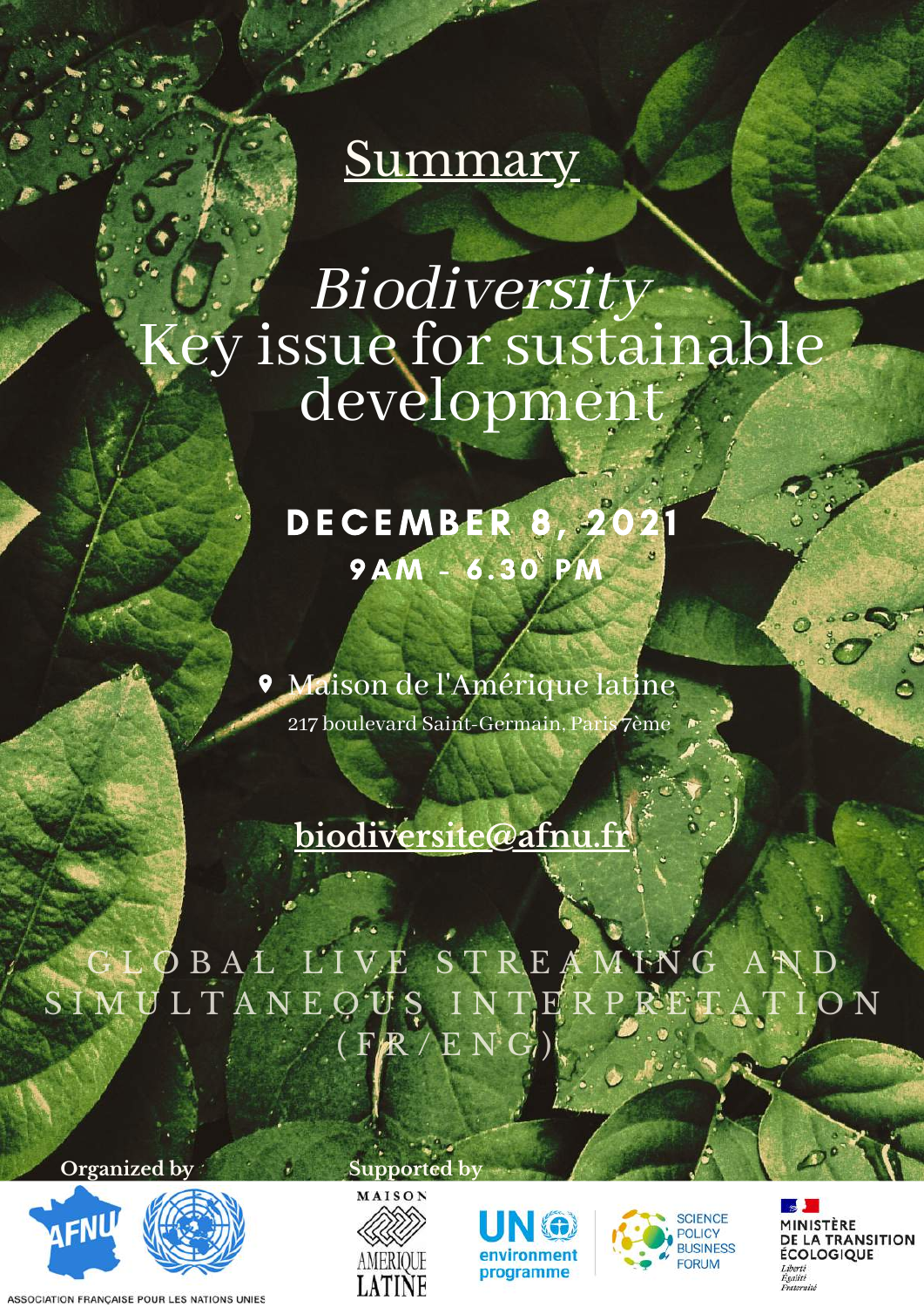#### **Conference summary** *With the agreement of the panelists*

**Mr. Bernard MIYET, President of the French Association for the United Nations (AFNU), opened this conference by placing it in an international context that reflects the importance of the environmental dimension in the concept of human security. Having recalled the presentation of the Millennium Goals at the international summit organised in 2000 by Kofi Annan, Secretary General of the United Nations, which were succeeded by the Sustainable Development Goals in 2015, The President placed the symposium organised by the AFNU in a sequence marked by the World Conservation Congress held in September 2021 in Marseille at the initiative of IUCN, the COP26 of the United Nations Climate Convention in Glasgow in November 2021, and a few months before the COP15 of the United Nations Convention on Biological Diversity to be held in China in May 2022.** Mr. MIYET recalled that the raison d'être of the AFNU is to promote the values, principles and goals **of the United Nations Charter in three interrelated areas, namely international peace and security, human rights and global issues, of which environmental protection is the most important. In this respect, the AFNU has a duty to promote awareness, reflections and actions at the global level through the three major Framework Conventions on Climate Change, Desertification and Biodiversity, adopted following the Earth Summit held in Rio de Janeiro in 1992.**

**H.S.H. Prince Albert II of Monaco began his message by emphasising that biodiversity is still a** neglected issue, even though it is vital for the planet. Based on the scientific data of the IPBES, he **evoked the challenge represented by the sixth wave of species extinction, in parallel with the energy** transition that is imposed on all, recognising that a feeling of powerlessness prevails in the face of the **difficulty of addressing these issues through concrete actions. He underlines that, however, solutions exist and gives several concrete examples, such as measures to reduce pollution of all kinds, the establishment of protection zones, the reintroduction of threatened species, etc. Civil society, international bodies and economic actors must mobilise to ensure the future of species and ecosystems that are essential to the future of humanity and the planet.**

**Ms. Bérangère ABBA, Secretary of State for Biodiversity, affirms France's commitment to curb the loss of biodiversity, and recalls that the French government is already preparing its National Biodiversity Strategy 2030 by consulting stakeholders and territories. The IPCC and IPBES reports the need for ambitious collective action. Therefore, Ms. ABBA, who is also** Vice President of UNEA 5, insists on the urgency of mobilising all key actors for a new level of **multilateral dialogue. Ms. ABBA concluded by mentioning the upcoming One Ocean Summit, a summit of solutions, innovations and shared governance, as well as the French presidency of the Council of the European Union in the first half of 2022, during which France intends to advance discussions at the European level, particularly on the fight against deforestation.**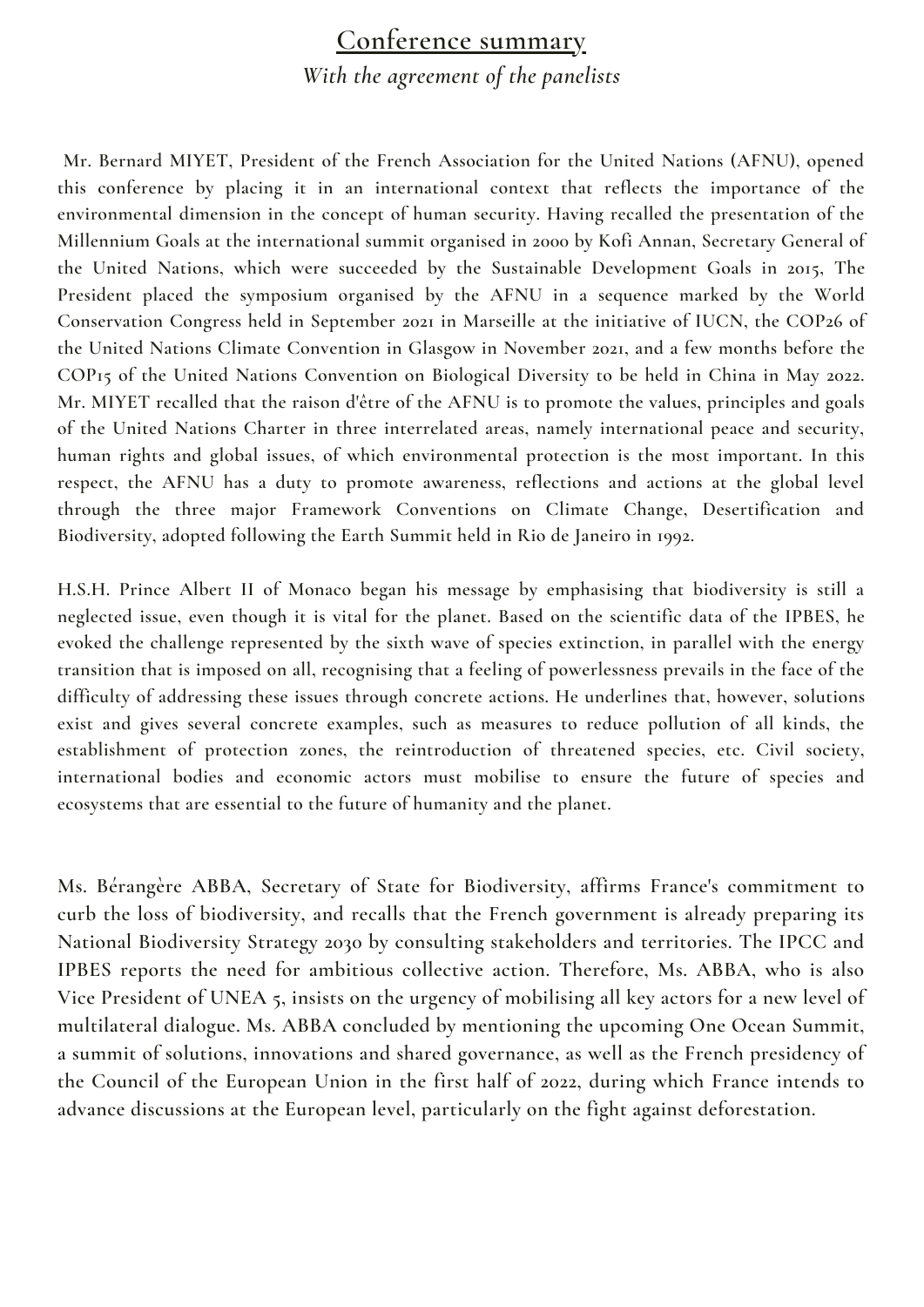*The first round table of the conference, whose discussions are moderated by Mr. Thomas FRIANG, Director General of the Institut Open Diplomacy, focuses on the following issue "What is scientists' assessment of the state of biodiversity and natural environments at the moment? So far, scientific findings have proven that, on this December 8, World Climate Day, biodiversity, and climate issues are deeply intertwined issues at stake.*

**As Chief Scientist of the International Union for Conservation of Nature (IUCN), Dr Thomas BROOKS first highlights the fact that the IUCN Red List of Threatened Species continues to grow, warning of the irreversible impact of species extinction, caused by a wide spectrum of threats ranging from habitat loss to invasive alien species, and including pollution. It is crucial to measure the biodiversity crisis in order to find and adapt solutions in response to it. Targeting this purpose, the IUCN Red List is based on quantitative criteria to allow measurement of the risk of species extinction. These assessments, when repeated over time, make it possible to generate an indicator of changing extinction risks; this Red List Index is an official indicator for Sustainable Development Goal 15, and proposed for tracking the Post-2020 Global Biodiversity Framework. Furthermore, Dr BROOKS draws attention to the need to broaden the scope of debate within society to encompass indigenous peoples and local communities, business and youth, in order for all institutions and individuals to measure their own contributions to the Post-2020 Global Biodiversity Framework.**

Sir Robert WATSON, former chair of the Intergovernmental Science-Policy Platform on Biodiversity and Ecosystem Services (IPBES), starts by nuancing some of the thoughts set out earlier, saying that it is premature to speak of a sixth mass extinction given the statistics do not support it. Current estimates are that one million plants and animals out of a total of 8 million species are threatened with extinction, i.e., about 12%, where-as about 75% of species were lost in previous mass extinctions. He then addressed the implications of a biodiversity loss. Biodiversity provides humans with food, water, energy, medicines, regulates the climate, pollution, pests and diseases, and is culturally important, hence, maintaining healthy ecosystems is fundamental to human well-being. According to Mr. WATSON, most countries and economic actors do not take into account the social, biophysical and non-market economic values of nature's regulating and cultural services. Not only would we lose these services due to climate change and biodiversity loss, but also, we would deprive ourselves of using economic and other levers to conserve and restore biodiversity. Climate change and loss of biodiversity are moral, social, economic, development, and equity issues that are closely linked to each other and all central to current and future human development.

Furthermore climate change is causing species to lose their primary habitat, and many of them will not be able to migrate, and whole ecosystems are threatened. Mr WATSON noted that a 2°C rise in temperature would have devastating effects on marine life as we would lose 99% of warm water corals. He also noted that many protected areas are not well managed and none have been designed to be climate resilient: as a result, he calls for an overhaul of the system of protected areas.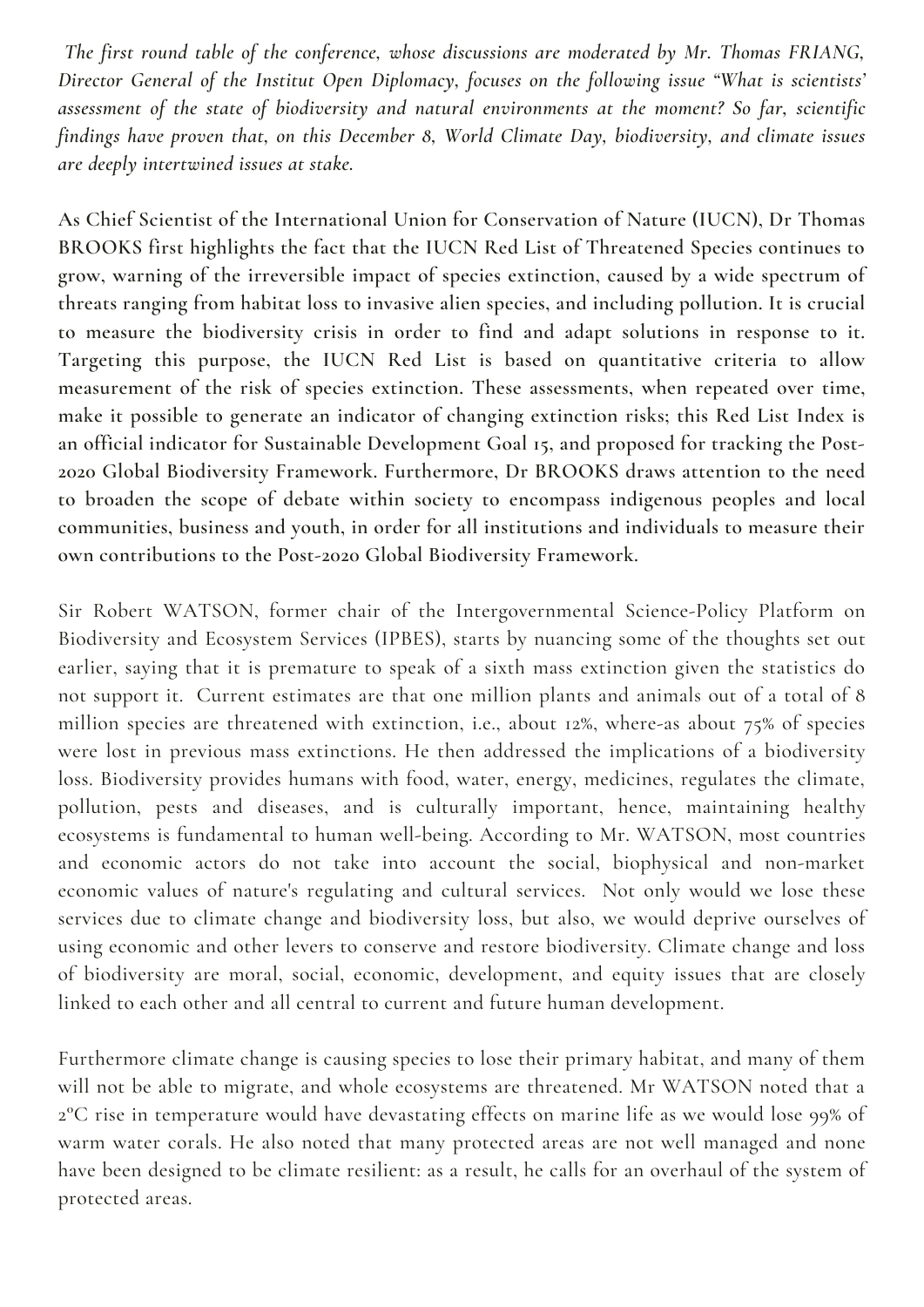**Responding to a question from the moderator on the changes to be hopeful for, Mr WATSON argued that we need to transform our economic, financial and productive systems, and that all actors have complementary roles to play. He emphasised that is becoming increasingly necessary to recognise the value of nature, because GDP is not a measure of sustainable economic growth, internalise externalities, embrace a circular economy, and eliminate perverse subsidies. He concluded by calling for an energy transition.**

**As Chair of IUCN's World Commission on Protected Areas, Dr. Madhu RAO recognises that today's science and policy frameworks are interdependent when it comes to ensuring a cohesive global response to the million endangered species issue. She asserts that the planet's natural ecosystems must be protected and conserved, as migratory flows, biodiversity hotspots and spawning grounds depend on their health. Building on the former point, she adds that this must be done by recognising the rights of indigenous peoples and local communities. Draft Target 3 of the current Global Biodiversity Framework is certainly ambitious, but is aligned with other Targets in the Framework. There is need to acknowledge these linkages and to recognise that protecting nature is more than an obligation, it is an opportunity for humanity.**

**Biodiversity is multidimensional, hence the importance of establishing varied specific objectives. Scientists worked on various approaches and agreed on a single global standard for key biodiversity areas. Sixteen have been identified worldwide, with side effects unevenly distributed on earth. The SDGs and the indicators associated with them contribute to the cohesion of environmental policies. One of the key messages of the synthesis of the work is therefore the importance of explicit reference to safeguarding key biodiversity areas in the Post-2020 Framework, in anticipation of COP15. It appears now to be the time for focusing on articulating a multi-stakeholder coalition to achieve common goals, looking for ways to maximize synergies and harness the same indicators. All in all, this first round table has clearly highlighted that we are currently at a tipping point towards a new paradigm, at the dawn of a circular organic economy to be understood, designed, and triggered.**

*Also moderated by Mr. FRIANG, the second round table focuses on the issues, the expected conclusions of COP15 and the future steps to consider. Elizabeth MARUMA MREMA, Executive Secretary of the Convention on Biological Diversity (CBD), Sylvie LEMMET, Ambassador for the Environment, and MA Jun, Director of the Institute of Public and Environmental Affairs (IPE-China) bring their respective expertise on the subject.*

**As reminded by Mrs. MARUMA MREMA, none of the objectives set in Aichi have been fully achieved, although some progress has been made. This can be explained in particular by the fact that the enforcement of these objectives only started about three years after their adoption, and that not all stakeholders were included in this implementation. In addition to that former element, the implementation was entrusted to governments on their own, while it was necessary for the whole of society to address this notion, including businesses, women, minorities, young people, local communities, etc...**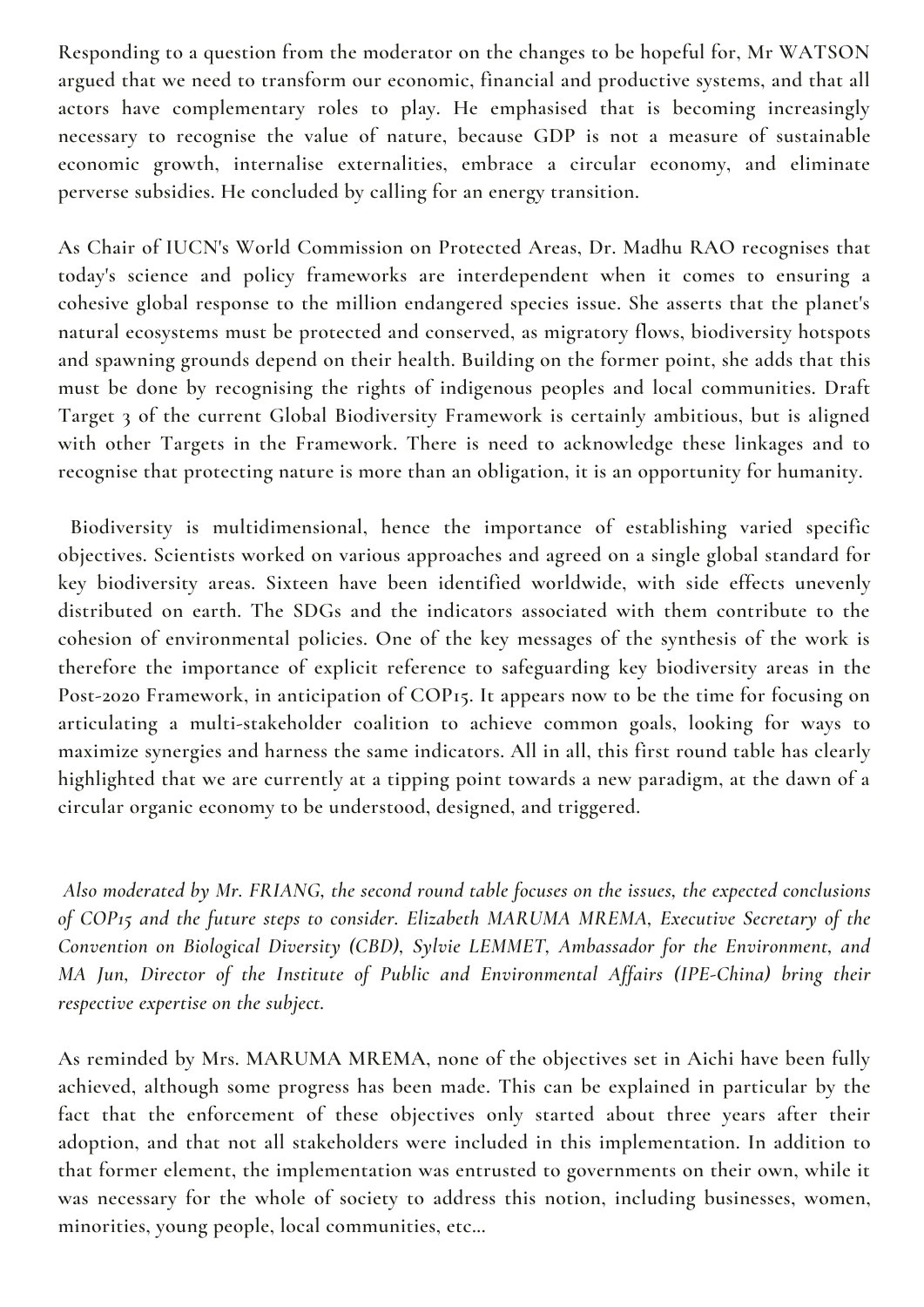**Therefore, Ms MARUMA MREMA urges the assessment of the impact and contribution of all stakeholders to biodiversity issues, in order to act immediately and collaboratively, because human beings and nature remain fundamentally linked.**

**In this respect, Mr. MA Jun discusses the recent 'One Health' approach, which shows that individuals cannot ignore the health of the planet because their own safety is also at risk. This concrete initiative emphasised by the pandemic underlined the fundamental link between humans and nature and initiated a global coalition to study ecosystems and the growing risk of zoonotic consequences in the event of a pandemic.**

**After having insisted on the urgency to avoid other "blah blah blah summits", Mrs. MARUMA MREMA introduces the results to be expected from the incoming COP15. The first objective is to have a global framework adopted, and the second to ensure that this framework is concretely applied on the ground, in a fair way, with strong integration and responsibility that is not left to governments alone. In order to align objectives and concrete actions, a solid monitoring framework is needed, with the right tools and the right knowledge to increase the chances of successful results. She calls for the commitment of all stakeholders in a sustainable way, drawing inspiration from green business models, and insists on the need to integrate biodiversity into public and private sector decision-making processes, regulatory policies, planning and development.**

**On this same topic, Mr. MA Jun indicated that China has suffered badly from deforestation and through major efforts over the past 20 years, forest is gradually coming back. As the second largest economy of the world and the factory of the world, China can help check global deforestation. We have managed to build data platform to address the pollution and carbon emission in global supply chain, and we trust there are big potential for similar digital solutions that can tackle deforestation in global sourcing practice.**

**Mrs. MARUMA MREMA hopes that each stakeholder will benefit equally from the upsides resulting from the successes achieved, because everyone shall take advantage of this new universal framework to be created, even if it takes time.**

**Last but not least, Ms Sylvie LEMMET calls for a coalition to advocate for greater ambition for protected areas. After having listened to a broad range of stakeholders, the co-chairs of an open ended working group proposed a text that among other propose twenty-one targets for the next ten years. The main objective is to make the different actors understand what a new biodiversity framework would imply for them, and to make the challenges of biodiversity tangible. Indeed, setting goals and targets is an easy way to mobilize people and leaders, but it remains difficult to know how to achieve them, to agree on measures and to reverse the current trend. Given the fact that there is no equivalent to the Paris Climate Accords (a single central criterion: the 1.5°C standard) as far as biodiversity is concerned, the success of COP15 in Kunming lies in a clear agreement on the content of the selected objectives and their implementation.**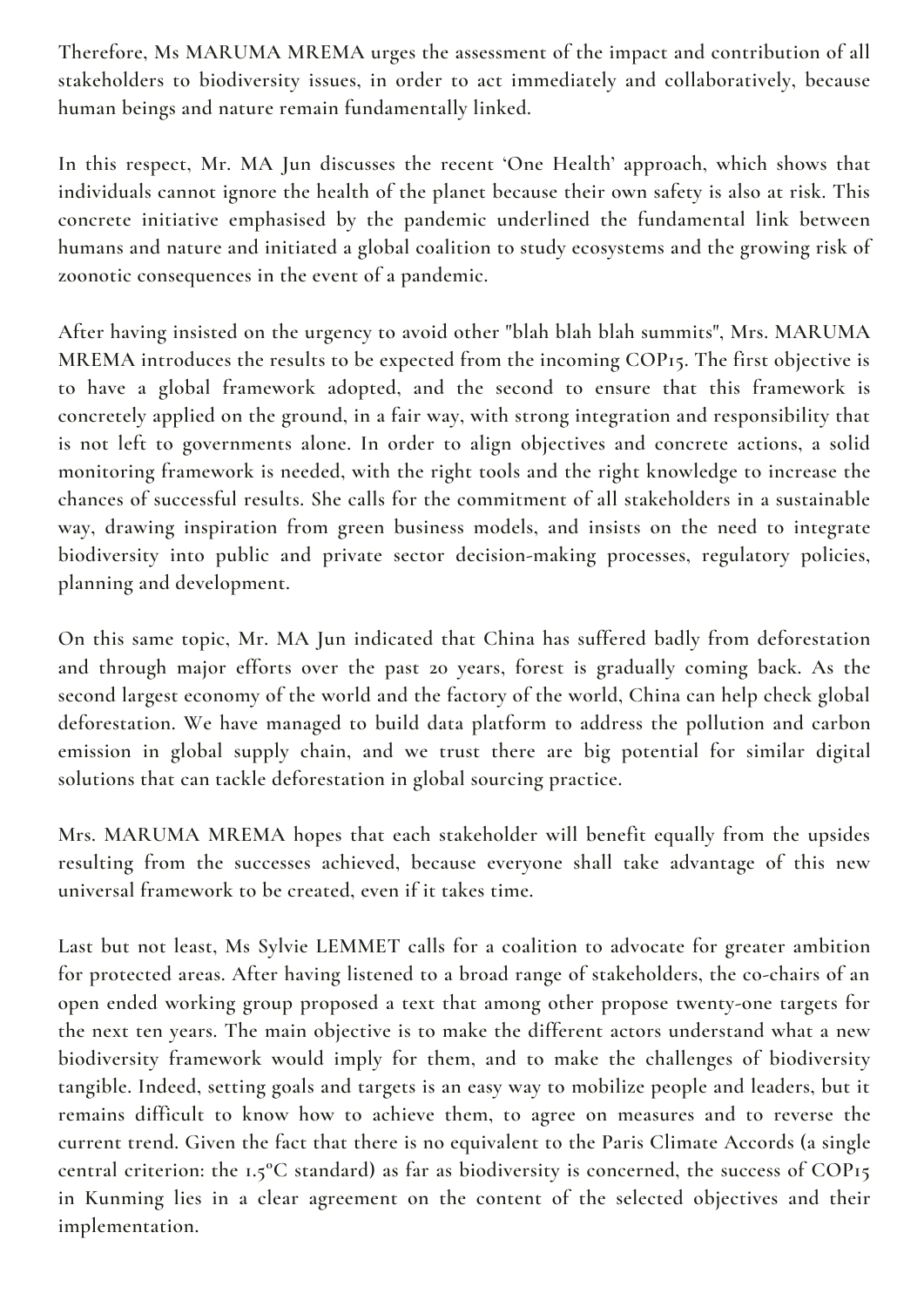**This round table thus presented the reflections, hopes and expectations of the panellists in relation to the political process of great complexity that the challenges of biodiversity entail. The latter is a defining topic for the years to come. Its complexity, accentuated by the pandemic, and which comes from the great diversity of actors to be associated with the work, must be overcome in a sustainable way.**

**Introducing the afternoon talks, Mrs. Shereen ZORBA, who directs the Science-Policy-Business Forum of the United Nations Environment Program, speaks on the essential relationship between environmental protection, international security, and human rights. She asserts that "making peace with nature is the decisive and defining task of the 21st century". She considers that international economic and financial governance as well as international environmental multilateralism must be reimagined, restructured, and repositioned as a social condition for development. The possibilities are many, we must seize them and act now, the relationship between human rights and the environment having been at the heart of the debate since the United Nations Conference on the Human Environment, in 1972. She concludes by saying that "the world will celebrate fifty years of environmental multilateralism in 2022 and that, rather than a moment of reckoning, it should be a new beginning, a moment of working together, in an inclusive, fair and just manner. The challenge is not only about raising ambition, but also about directing the heuristic towards more inclusive, equitable and far-reaching actions".**

*The afternoon discussions are moderated by the journalist Anne TEZENAS DU MONTCEL. The subject* of the 3rd round table is vast and transdisciplinary as its title shows: the integration of biodiversity and *nature-based solutions in policies to combat climate change and desertification, the preservation of natural terrestrial and maritime environments, and global food supply. To this end, Sébastien TREYER, Director General of the Institute for Sustainable Development and International Relations (IDDRI), Pierre-Henri GUIGNARD, Ambassador, Special Envoy of France for the Alliance for the Preservation of Tropical Forests, Herbert LUST, Deputy Director General of the Conservation International Foundation, Véronique ANDRIEUX, Director General of WWF France, and Stéphane HALLAIRE, President of Reforest'Action, have been invited.*

**Sébastien TREYER first emphasised the quality of the joint work between the IPCC and the IPBES, which is proving to be extremely structuring for the issues of convergence between climate and biodiversity. This convergence is ambitious and must respect three partially contradictory objectives. First, there is a risk that certain carbon neutrality trajectories will threaten biodiversity (negative emissions hypothesis). Second, in order to avoid having to choose between climate and biodiversity, options for managing food and energy demand must be encouraged. Finally, green deal and carbon neutrality imply the preservation of biodiversity and zero pollution, which is jointly ambitious. Based on this observation, Mr. TREYER expresses the need to reflect on profound transformations, accompanied by matching economic ambitions, hence his mention of two essential terms to ensure that the multilateral framework can influence international decisions and conventions: mainstreaming (integration of the environment into sectoral policies) and accountability (mechanisms for reviewing commitments, transparency, pressure mechanisms).**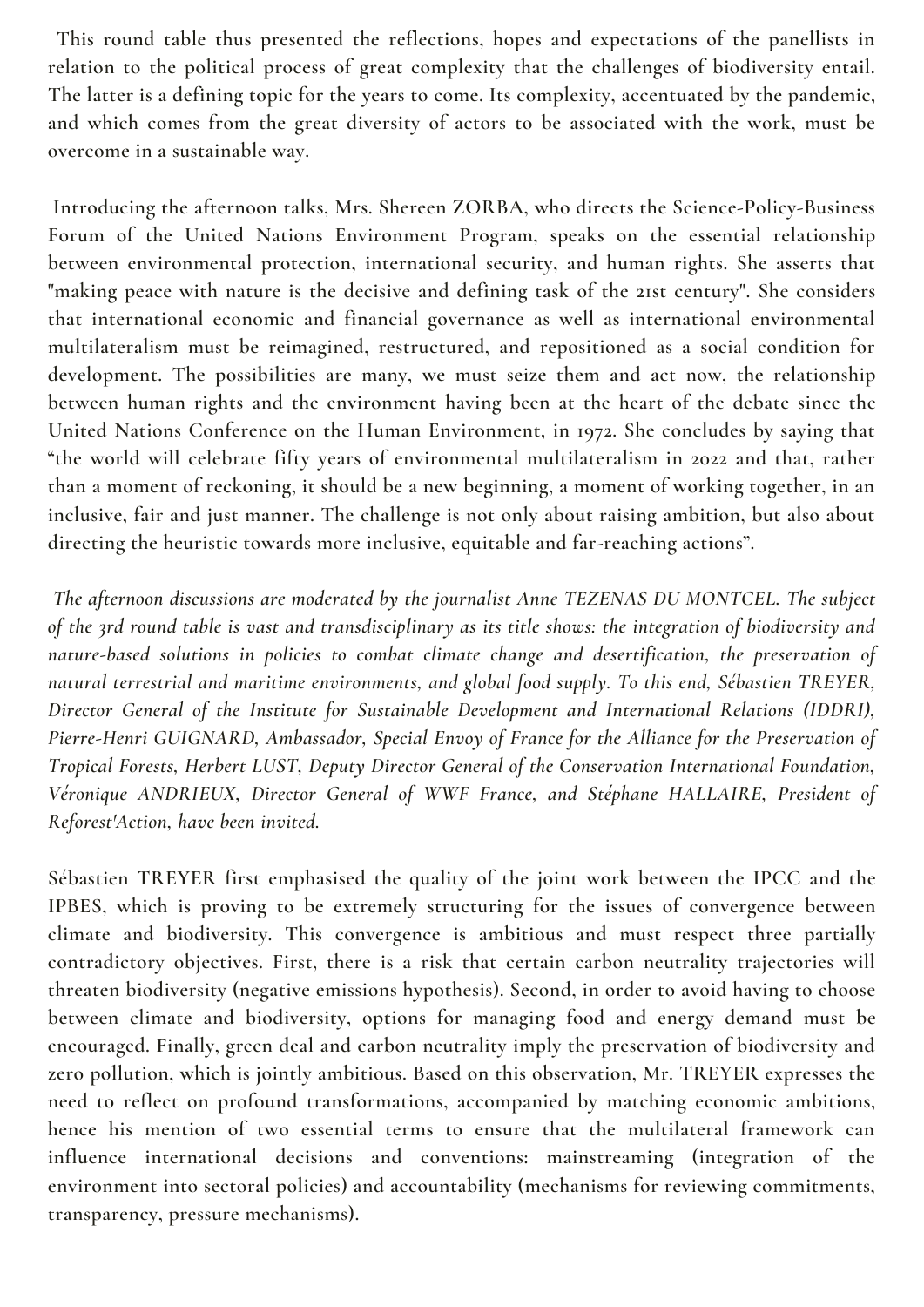**It calls for more frequent review points, to put pressure on the policies that are effectively implemented. While everyone agrees in theory on the definition of a positive food system, the UN Summit on Food Systems showed deep disagreements and strong resistance between countries and within international bodies. Structural changes must be promoted in this regard, at the national, regional and international levels.**

**These transformations must be based on a human rights approach. Mr. TREYER took the example of the non-aligned South between the China/USA rivalries, in the midst of which Europe is somewhat lost. Indeed, the countries of the global South are militating for a global understanding of their problems, of a specific nature, with a much more restricted access to financial markets. They point to an asymmetry in the global economic system, which must imperatively be made fairer. We are therefore arriving at a paradoxical moment of geopolitical tension, where countries that do not have the power are warning that if we continue with such asymmetry, there will be a break in the tacit agreement of multilateralism between North and South.**

**Mr. TREYER must recognise that at present, more political mobilisation is being exerted on climate negotiations than on those concerning biodiversity. It is impossible to copy the techniques and ambitions of the Paris Agreement on biodiversity issues. He concludes by hoping for the feasibility of the re-diversification of new models of agriculture, and takes the encouraging example of the African Great Green Wall (afforestation). However, in the short term, he remains pessimistic about the outcome of the upcoming COP15, as the Chinese presidency already seems unambitious even before the start of the debates.**

**As Special Envoy of France for the Alliance for the Preservation of Tropical and Rainforests, Pierre-Henri GUIGNARD recalls that preserving forests is part of the fight against global warming, for the preservation of biodiversity and the protection of human health. He adds, as an example, that the pandemic we are experiencing today is probably the result of too close of a proximity between the human and animal species, facilitated by deforestation and overpopulation. He reminds us that 80% of terrestrial biodiversity is found in forests and particularly in tropical forests, even though the Amazon has recently become a CO2 emitter.**

**Mr. GUIGNARD then presented the Alliance, wanted by President Emmanuel MACRON in 2019 and announced in New York, at the opening of the United Nations General Assembly, which now includes 32 countries and the European Commission, evolves on five continents and involves actors from the forest to the consumer. The difficulty is to change the demand, to deal with the lack of cohesion and disinterest of countries. The main missions of the Alliance are to create a platform for dialogue between forest countries, consumer countries and donors; to promote sustainable value chains; to raise consumer awareness; and to set up international and regional cooperation to prevent and fight forest fires. The participation of stakeholders is essential, as forest management is an example. In France, for example, civil society has long participated in the National Strategy to Combat Deforestation, which brings together the private sector, local communities, indigenous peoples, NGOs, etc. The populations are in fact the guardians of the forest's pharmacopoeia, the forest being "a place where we are born, where we work and where we die". Thus, fighting against deforestation means working with those who** live in the forest and who know it. A positive step in the consideration of the subject can be **highlighted by the recent Forest pledge in Glasgow.**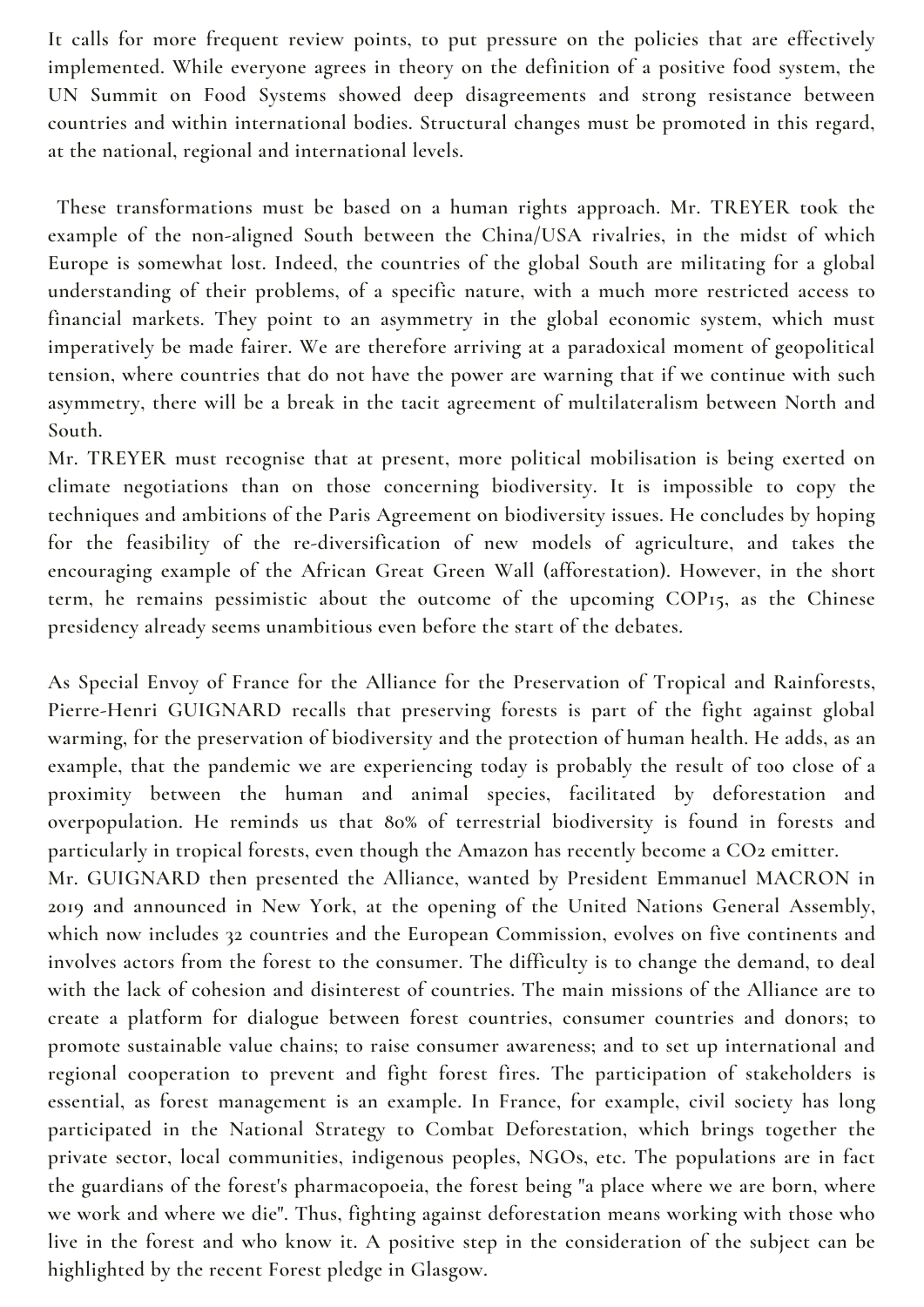**Herbert LUST highlights an interdependent people-climate-biodiversity triangle, oriented towards the search for funding, long-term solutions and advocacy, in partnership with local communities. The importance lies in supporting people working for protected areas, and in raising awareness about what needs to be done. Mr. LUST mentions the Amazonia Verde initiative which aims at protecting the Amazon rainforest, including Indigenous lands, hectares, and peoples. In that scope of action, working with representative groups, NGOs, governments, local populations remain key, because the ultimate goal is to support the next generation of Indigenous leaders through enhancing leadership training and communications opportunities, scientific knowledge and advocacy for the Amazon. He concludes on an optimistic note, advising to travel in such a landscape because one comes back changed.**

**Véronique ANDRIEUX continues in this sense with what she calls the triple nexus: climate, biodiversity and SDGs. In order to respond to these twin crises, the diplomatic negotiations underway for the COP15 CBD must define an ambitious global framework for biodiversity by 2030, accompanied by accountability mechanisms. The ecological crisis we are experiencing today is explained by intensive agricultural models based on monoculture and the financialisation of commodities. Ms. ANDRIEUX evoked three axes of mobilisation: to be science-based in order to influence the debate in a robust and constructed manner; to work to protect and restore natural environments - and this needs to be done with and by local communities; and to transform our modes of production and consumption, which requires binding legislation and regulations, for example to fight against imported deforestation. Testifying on mangrove restoration projects by WWF, Ms. ANDRIEUX said that ecosystems are nature-based solutions that can represent up to a third of climate mitigation efforts through their role as carbon sinks: grasslands, wetlands, peatlands, savannahs and forests.**

**Stéphane HALLAIRE, President of Reforest'Action, works for the protection, restoration and creation of forests around the world. When he mentions that forests are home to 25% of the world's population, he reminds us that humility is the first virtue and that we must act with great caution, because the margin of error is high. In this context, Stéphane HALLAIRE has grasped the importance of financing issues in order to make progress on contemporary ecological issues. Two tensions emerge here: with a sudden large-scale financing, the mass of aid is poorly distributed and most of the projects in the world do not manage to reach the critical size to access these markets; and the increase in financing attracts new actors with the risk that the projects implemented do not respect the quality standards. In addition, there are several types of financing, which meet divergent objectives with, on the one hand, minority subsidies that expect impacts, and on the other hand, important monetary flows that make financing mainstream, in a logic of mass investment.**

**Mr. HALLAIRE supports initiatives that marry ecosystem restoration with community development. He added that we should see the forest as the foundation of a circular bioeconomy** and not as a solution to limit the damage of an economic model that is out of breath and not **sustainable. Thus, in response to the need for dialogue to understand the subject, the Circular Bioeconomy Alliance, led by Prince Charles, combines well-being, ecosystem preservation and sometimes even economic development. A sustainable lever lies in the creation of a generation of reforestation entrepreneurs by helping them to create economic models with long-term impact.**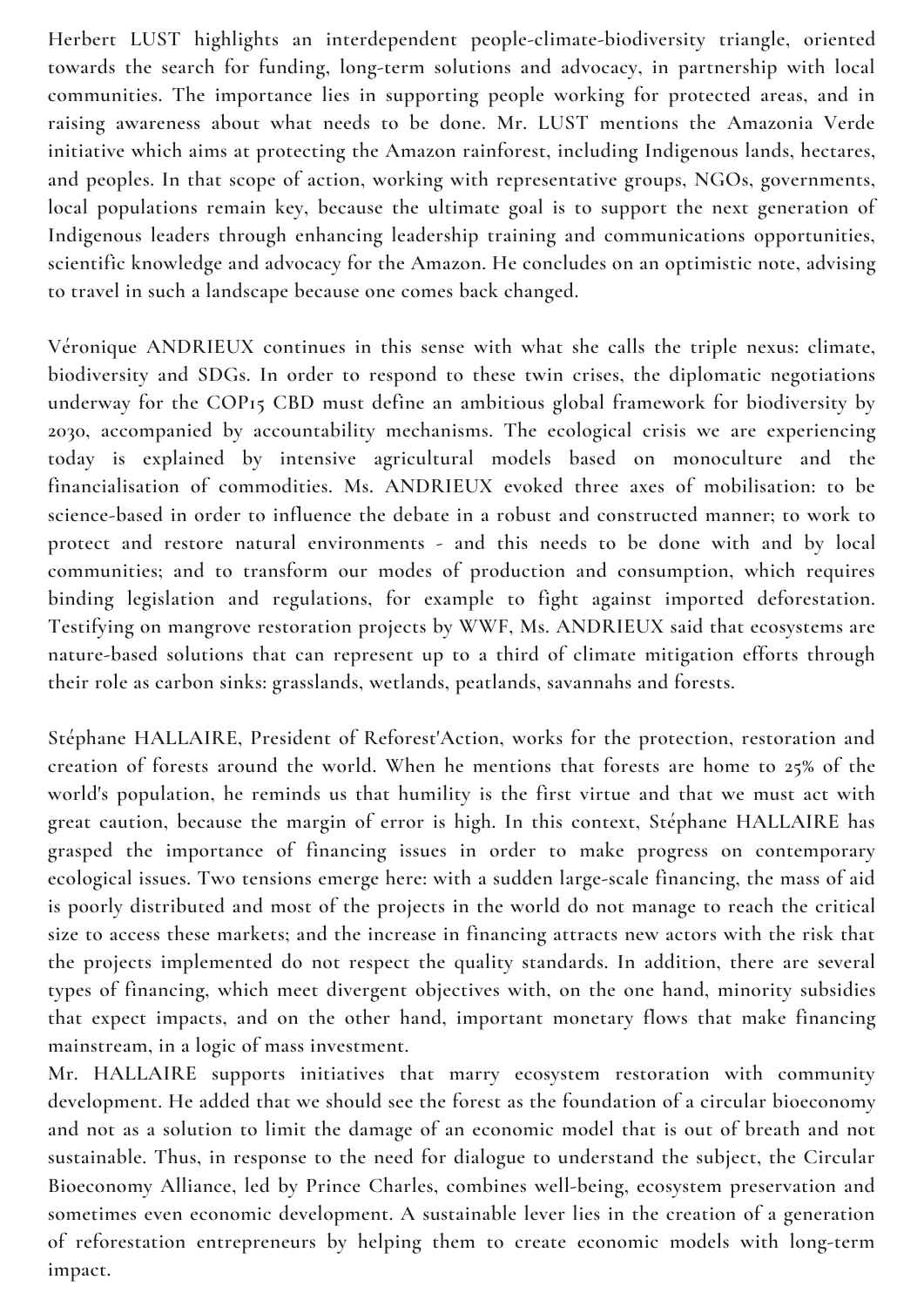The 4th round table will focus on the testimonies of committed actors from civil society on the challenges *facing biodiversity. To this end, Romain TROUBLÉ, Managing Director of the Tara Foundation, Gilles VERMOT DESROCHES, Senior Vice President for Citizenship and Institutional Relations at Schneider Electric, Carine KRAUS, Director of Sustainable Development at Veolia Group, Erwan LE MÉNÉ, Cofounder and President of the start-up Ecotree and Sidney DELOURME, co-director of the start-up Cultivate, will give their testimonials.*

**Romain TROUBLÉ first insists on the need to understand that everyone's life depends on biodiversity, which provides vital services, hence the need to maintain habitats while benefiting from their highly resilient nature. One of the goals of the Tara Foundation is to study and bring to light the invisible biodiversity, since global biodiversity is as vital as our individual biodiversity, in our intestine or on our skin. Thus, it is necessary to understand, share and also interest people. In this sense and quoting Descartes, Mr. TROUBLÉ explains that his role also consists in sharpening critical thinking and doubt, notably through educational projects in French schools. Furthermore, as a contributor, he is pleased that the Ocean is gradually taking its place in the world's climate assessments: the preamble to the Paris Agreement mentions marine ecosystems, the IPCC's special report on the Ocean and Cryosphere, the Blue COP in Madrid also made waves in this direction, there was an Ocean Day in Glasgow, the Bonn Dialogue on Nature also promotes such exchanges and he pleads for the One Ocean Summit to make the problems linked to the Ocean no longer technical but political. In the face of this diplomatic boiling, the pressure is mounting but a real impact is not necessarily noticeable in the short term, since decisions are needed for effective global implementation. Mr. TROUBLÉ then opened the discussion on the possible themes of future debates: according to him, a crucial subject of governance remains to come, through which it would be necessary to protect certain marine currents, rather than only arbitrary zones decreed by States at sea such as the EEZs.**

**Gilles VERMOT DESROCHES indicates that the Schneider Electric group has received the label of the most sustainable company in 2021, according to the Corporate Knights ranking. As in many other companies, it is only recently that the company's footprint on biodiversity is being measured with an integrated global view like the carbon footprint. Measuring is already progressing. Hence the exercise carried out with CDC Biodiversity to complete the footprint, which until now has focused on the climate. He went on to give a few examples of concrete actions taken by his company, including intelligent building management solutions, particularly for high-rise buildings, which are essential for turning off the lights in business districts outside working hours, for the benefit of migratory birds, and developing the circular economy by improving traceability and promoting autonomous waste management. To go further, eleven indicators included in the Schneider Sustainability Impact encourage the implementation of good practices, such as switching to greener raw materials, including from recycling, and gradually phasing out plastic. According to Mr. VERMOT DESROCHES, it is essential to talk about nature in companies, and it is advisable to draw inspiration in this area from the methods that have proved their worth in integrating climate into the heart of company strategy. He endeavours to talk about frugality in the light of biodiversity and believes that companies should insist on themes such as citizenship and human rights, whose link with biodiversity and climate was emphasised during the symposium.**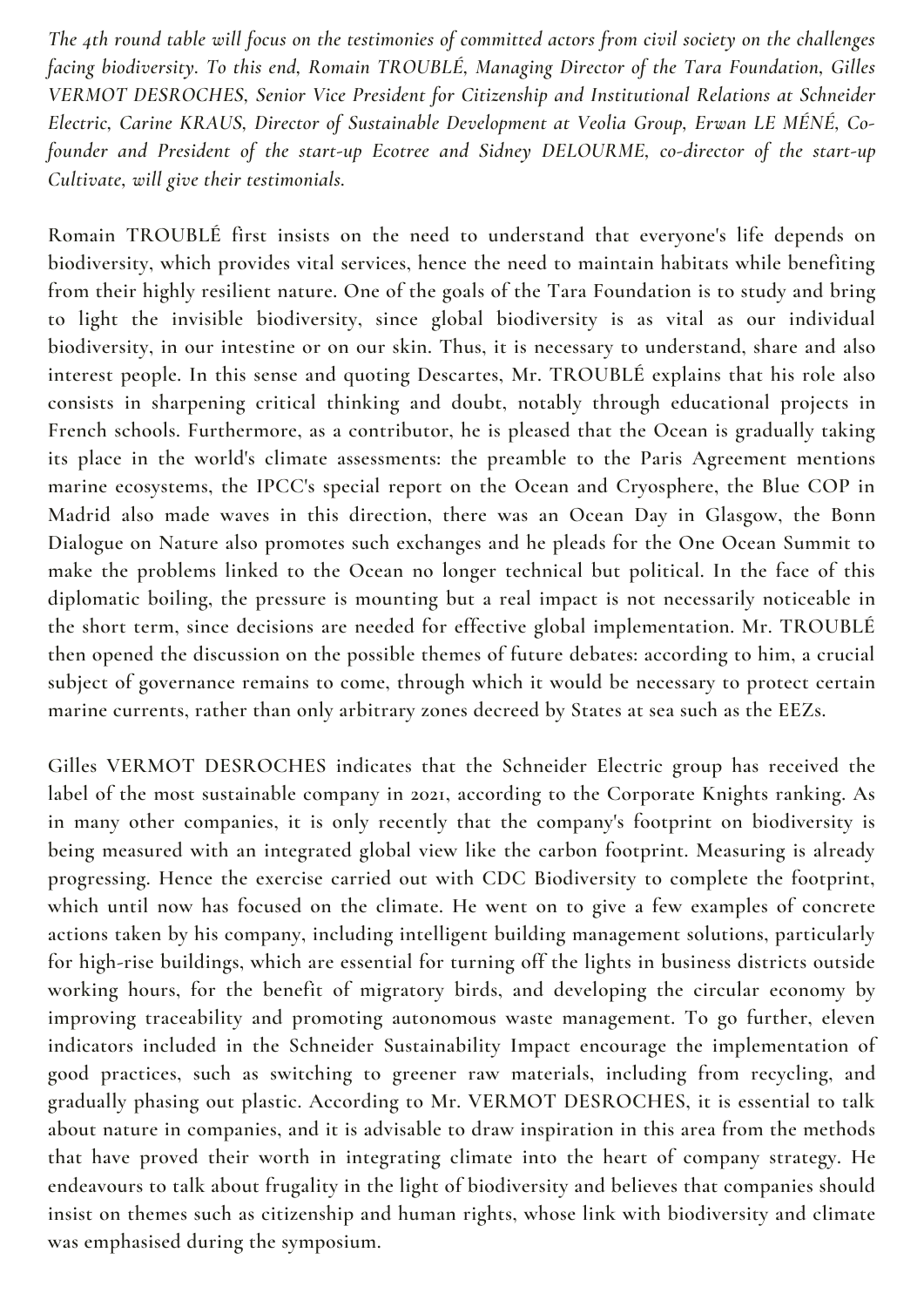**On behalf of Veolia, Carine KRAUS is developing a global ecosystemic approach for the company, based on three pillars: on the one hand, land, water and the footprint on the ground, on the other hand, waste recycling, and finally renewable energies. Quoting Antoine Frérot, CEO of Veolia, Ms. KRAUS considers that "a company is only sustainable if it is useful". On a daily basis, Veolia promotes sectoral action at its 137 sites, supervised by an ecologist. This sectoral action is complemented by a global approach that aims at a plural performance, beyond its sole economic dimension, taking into account the various stakeholders and inclusiveness. In this respect, the protection of biodiversity is a major focus for her company, whose actions have a profound impact on nature. Ms. KRAUS concludes by emphasising that "inaction is not an answer, it is never too late to try", and that finding business models that create value with biodiversity is a sustainable solution.**

**With the creation of Ecotree, Erwan LE MÉNÉ's idea was to reconcile economy and ecology, since a punitive approach has proven to be ineffective or even counter-productive in the past. He therefore allowed individuals and companies to become forest owners, i.e. owners of an asset that will generate value over time and replace the carbon certificates they would otherwise have** had to buy to offset their activity. Ecotree's entry point is thus based on the objective of carbon **neutrality of the companies: it is based on mixed and irregular sustainable forestry, forgetting clear-cutting and gathering both hardwood and softwood trees. Planting forests allows the recreation of ecosystems such as peat bogs or melliferous hedges, thus offering a multifaceted response and not based on monoculture. Mr. LE MÉNÉ also advocates providing a concrete solution through reforestation actions and the maintenance of biodiversity to embody the company's convictions.**

**Mr. LE MÉNÉ agreed with Mr. VERMOT DESROCHES on the subject of the traceability of carbon neutrality: this must be monitored and evaluated by indicators of potential biodiversity, but we must be aware that nature is not as square and predictable as an indicator. Finally, he mentions the main risk for forests, which are fungi: also the forests that are less attacked are those that are managed in a sustainable way, with a rich ecosystem and a sound risk management.**

**Sidney DELOURME closed the panel by presenting the Plantation Paris project, which works for a new conception of the city. His agro-ecological farm contributes to reinventing life and reconnecting citizens with nature, around the Gare du Nord station, above a computer centre whose heat is used to heat the greenhouse from below. He notes that, on the whole, biodiversity is intangible, under-represented in the media and far from the citizens, since the majority of them live in cities. Preserving biodiversity should not be limited to an abstract issue, and this is why Mr. DELOURME wishes to create a generalised awareness through his initiative. This awareness goes through the connection of the inhabitants with nature and their own food, and this awareness of the living also goes through the reception of the public in such spaces in town.** As there are many unused spaces in the city (roofs, etc.), there is a real possibility of developing **large urban farms and stopping the mineralization of everyday life in the city.**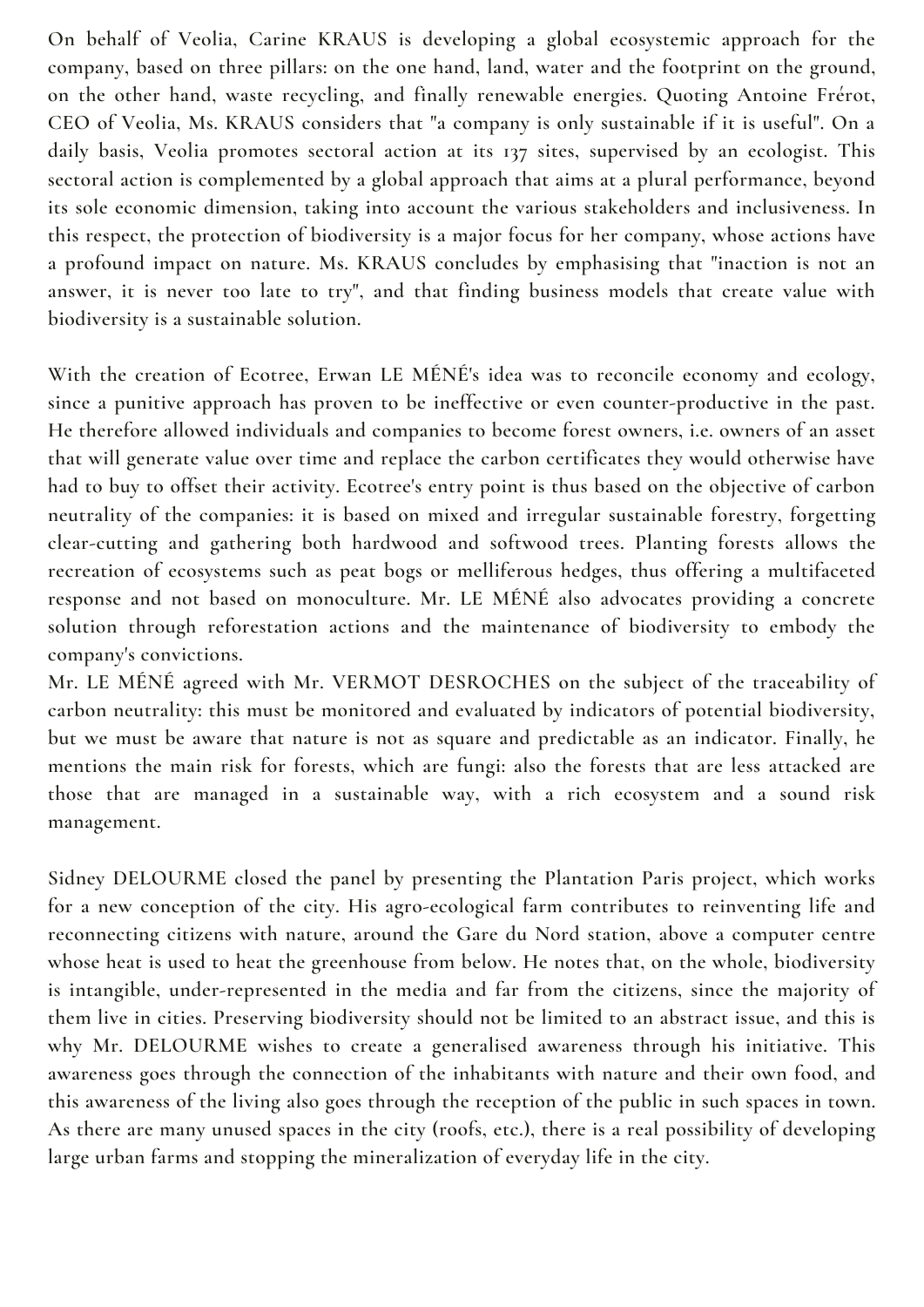**Mr. Bernard MIYET and Mrs. Shereen ZORBA jointly close this conference on biodiversity. M.MIYET underlines the legitimacy of AFNU, as part of civil society, to raise awareness of the subject of biodiversity through conferences such as this one, or even through the writing of a Blue Book, the publication of which being scheduled for 2022. Ms ZORBA concluded on the need to rethink, strengthen, and give more resources to our multilateral system to meet today's challenges. The collaboration of all actors must be transparent, effective, inclusive, and equitable, and requires better accountability, homogenisation as well as means to measure performance and environmental impacts. Along with Mr MIYET, she stresses the fact that peace, security, human rights, and the environment are generally interconnected subjects which require a fair balance between globalisation and regulation. At this point in time, NGOs and the media of Western democratic countries are not the only ones to be present in these fields: the floor is also given to other actors, whether they come from the Global South or from authoritarian countries.**

**Although such high and necessary ambitions may be worrisome in the face of the means that are still too weak, Mr. MIYET expressed his satisfaction with this symposium, which, beyond raising awareness, has also given rise to a lot of hope, particularly thanks to the projects, initiatives and measures presented. The President of the AFNU concluded by affirming that the interconnection between biodiversity and climate issues is unquestionable, and that mobilising all actors at all levels is essential, by evoking the butterfly effect described by Pierre RABHI.**

*All in all, the issue of biodiversity today calls for a multilateral, multi-sectoral, multi-stakeholder, collaborative, and inclusive dialogue since it concerns every inhabitant of this Earth. A geopolitical issue, an issue that is sometimes not very tangible and always complex, biodiversity requires daily solutions and actions to achieve long-term and sustainable responses, based on scientific studies. From international conventions to protection and restoration, this conference highlighted the fact that it is necessary and urgent to communicate and act on the universal issue biodiversity is, as well as to harmonise commitments, all of this with respect for human rights and the mobilisation of individual and* collective actors at all levels. It is a tremendous challenge to take up, but the many scientific examples *and testimonies presented during the talks have proven that, if the natural balances are endangered by our multiple attacks, they are also likely to be restored if the necessary actions are taken.*